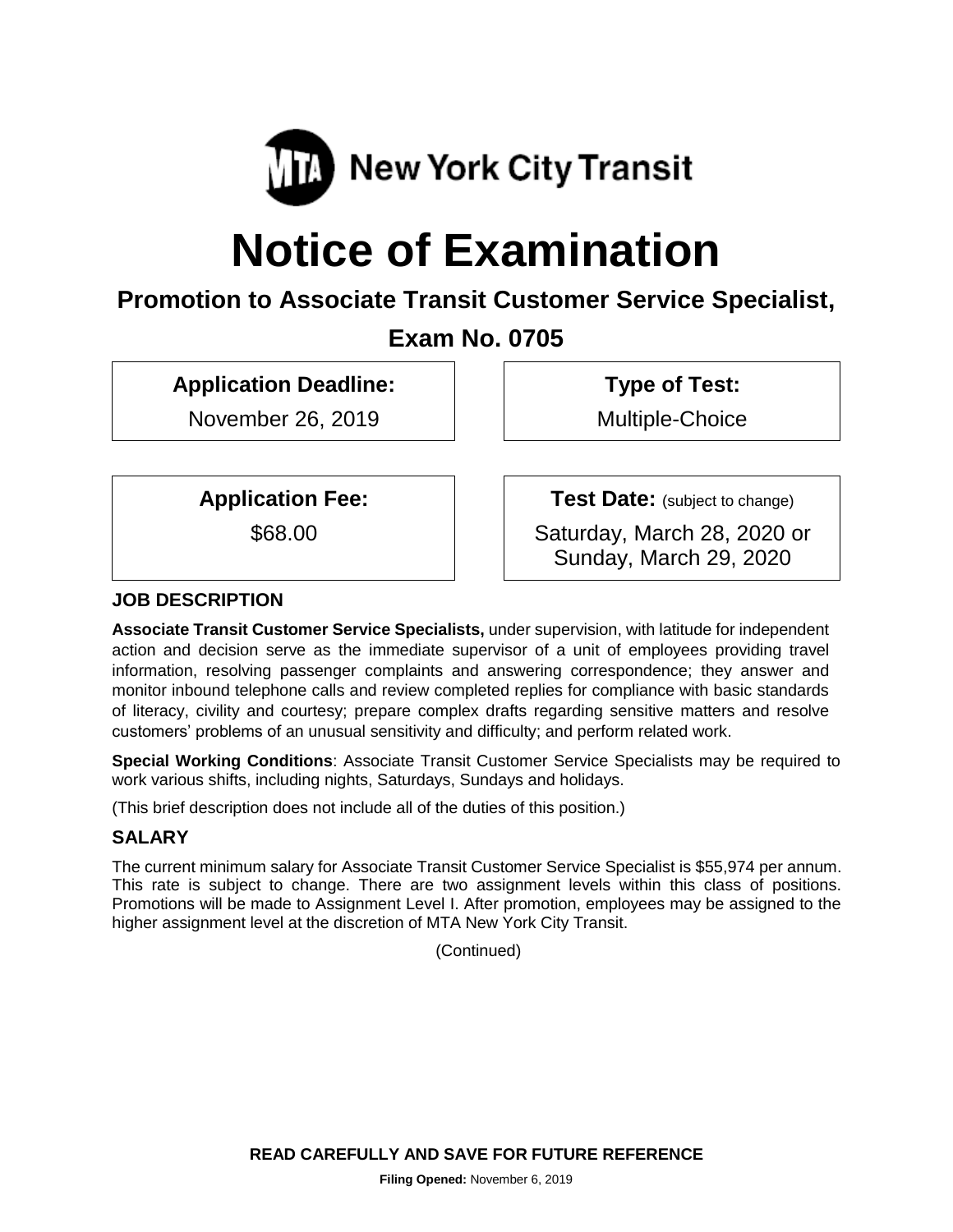#### **ELIGIBILITY TO TAKE EXAMINATION**

This examination is open to each employee of MTA New York City Transit who **on the first date of the multiple-choice test:**

- 1. Is permanently (not provisionally) employed in or appears on a Preferred List (see Note, below) for the eligible title of Transit Customer Service Specialist; and
- 2. Is not otherwise ineligible.

(Note: A "Preferred List" is a civil service list which is only for certain former permanent incumbents of the eligible title who have rehiring rights.)

This examination is also open to employees who were appointed to an eligible title pursuant to New York State Civil Service Law, section 55-a, and who meet all other eligibility requirements.

You are responsible for determining whether you meet the eligibility requirements for this examination prior to submitting the *Application*. If you do not know if you are eligible, check with **your department's Human Resources representative**. You may be given the test before we verify your eligibility. If you are marked "Not Eligible," your application fee will **not** be refunded and you will **not** receive a score.

This examination is **not** open to employees of MaBSTOA or MTA Bus Company, or to employees of MTA agencies other than MTA New York City Transit.

#### **REQUIREMENTS TO BE PROMOTED**

**Probationary Period:** At the time of promotion, you must have completed your probationary period in the eligible title as indicated in the above "Eligibility to Take Examination" section, and you must be permanently employed in that title or your name must appear on a Preferred List for the title at the time of promotion. Additionally, you must have served permanently in the eligible title for at least one year. Time served prior to a break in service of more than one year will not be credited.

**Customer Service Assessment**: If you pass the multiple-choice test, you will be scheduled to take the qualifying customer service assessment as vacancies occur. However, based on the projected number of vacancies, it is possible that not all candidates who pass the multiple-choice test will be scheduled for the qualifying customer service assessment. A score of 70% is required to pass the qualifying customer service assessment. In the qualifying customer service assessment, you may be required to demonstrate the following abilities:

- **Oral Comprehension –** Ability to understand spoken English words and sentences.
	- o Example: *Understanding customers' questions.*
- **Oral Expression –** Ability to use English words or sentences in speaking so others will understand.
	- o Example*: Communicating the appropriate information or empathetic response to customers.*
- **Customer Service Orientation –** Predisposition to provide superior service through responsiveness, courtesy and a genuine desire to satisfy customer needs.
	- o Example*: Actively listening to a customer who is recounting an incident on the platform.*
- **Cognitive Empathy –** Ability to understand and anticipate customers' expectations and subsequently engage in appropriate service delivery behaviors.
	- o Example*: Understanding the customer's perspective when they express frustration upon learning that the nearest station with a working elevator is farther than expected.*
- **Customer Interaction Strategies –** Breadth or scope of appropriate strategies used to deal with varying customer needs and situations.
	- o Examples*: De-escalating difficult or irate customers. Assisting a customer who speaks a different language.*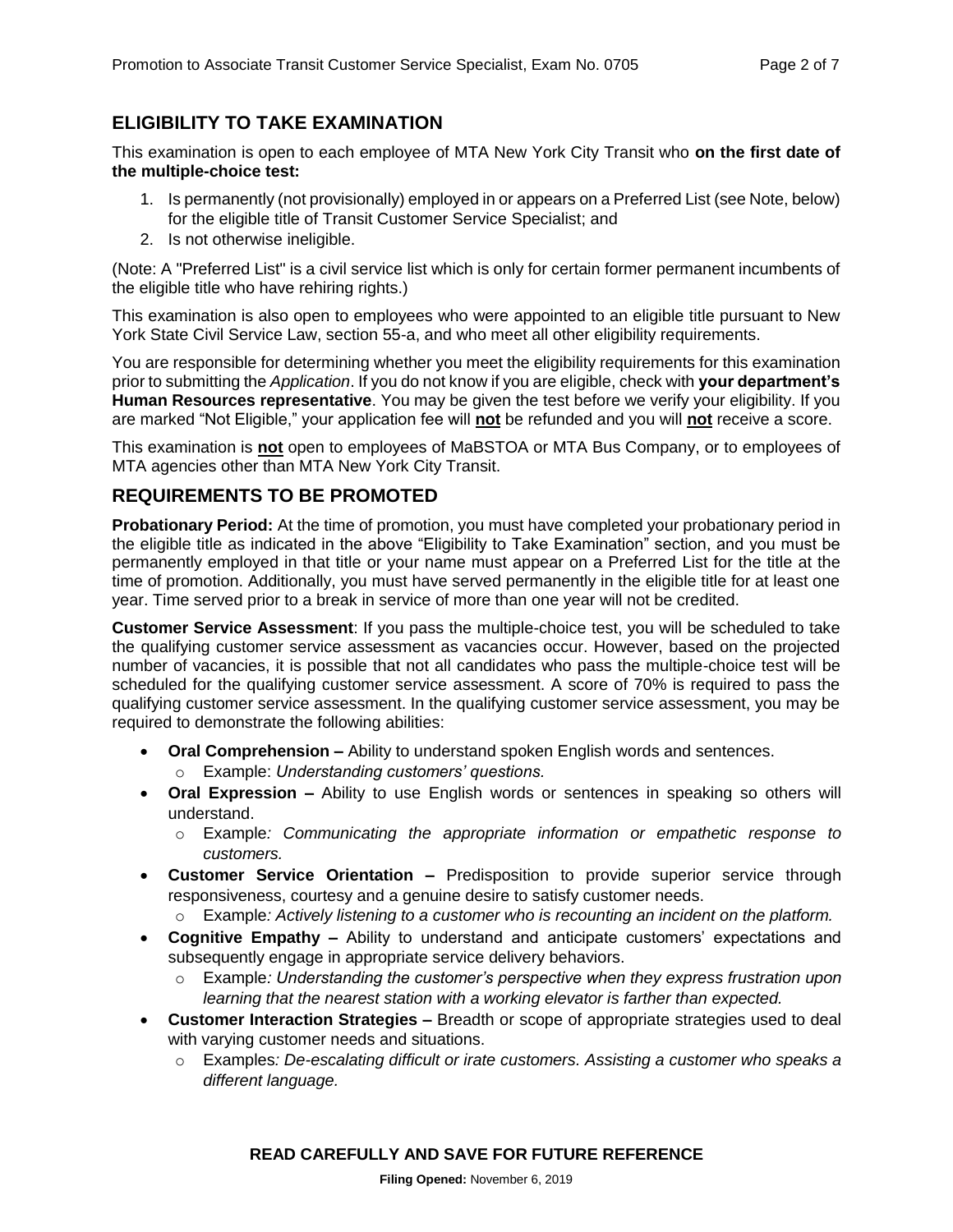#### **HOW TO SUBMIT AN APPLICATION AND PAY THE APPLICATION FEE**

If you believe you meet the requirements in the "Eligibility to Take Examination" section, submit an *Application* online by the last day of the application period unless you are requesting a fee waiver. Applicants who wish to request a fee waiver should refer to the "How to Submit an Application When Requesting a Fee Waiver" section below. MTA New York City Transit will **not** accept *Applications* in person.

#### **Online Applications:**

- 1. If you are an active MTA employee, apply using the "BSC" employee portal at [www.mymta.info by the](http://www.mymta.info/exams) last day of the application period (non-active MTA employees must email us by the last day of the application period at [examsunit@nyct.com](mailto:examsunit@nyct.com) for application instructions). Note: The application system may not function properly with mobile devices or tablets. For best results when applying, please use Internet Explorer, open a new window, and avoid having multiple tabs open in the same window.
- 2. Once you have logged in, click on the My Job Search ribbon and then click on Exams (non-Railroad).
- 3. Follow the steps to submit an application.
- 4. Active MTA employees must pay the application fee via payroll deduction.
- 5. A confirmation number will appear on the same page after submitting your application and authorizing a payroll deduction (Save this number for future reference).

IMPORTANT: Your application submission confirms that you have read this Notice of Examination, including any dates and the requirements. Computers with internet access are available on a limited basis at branches of the New York Public Library, the Brooklyn Public Library and the Queens Library to patrons with a valid library card.

**Application Fee:** This fee is generally not refundable. Under special circumstances, you may be entitled to a refund. You should refer to the Department of Citywide Administrative Services ("DCAS") General Exam Regulations to determine if you are entitled to a refund prior to requesting a refund. You can refer to the bottom of the last page of the Notice of Examination for instructions on how to obtain a copy of the DCAS General Exam Regulations.

#### **HOW TO SUBMIT AN APPLICATION WHEN REQUESTING A FEE WAIVER**

Applicants who wish to request a fee waiver must obtain an *Application* in person at the MTA Exam Information Center as indicated below and must submit the *Application* by mail to the address in the "Correspondence" section below **by the last day of the application period**.

MTA New York City Transit will not accept *Applications* in person. Additional information on requesting an application fee waiver is available with the *Application*.

**MTA Exam Information Center**: Open Monday through Friday, from 9 AM to 3 PM, in the lobby at 180 Livingston Street, Brooklyn, New York. Directions: take the A, C, F, or R trains to the Jay Street-Metro Tech Station, or the 2, 3, or G train to the Hoyt Street Station. **The MTA Exam Information Center will be closed on Monday, November 11, 2019, in observance of Veterans Day.**

#### **ADMISSION LETTER**

An *Admission Letter* will be mailed to you about 10 days before the first date of the multiple-choice test. If you do not receive an *Admission Letter* at least 4 days before this date, you may obtain a duplicate letter at the MTA Exam Information Center (as indicated above). A paper copy of the *Admission Letter* is your ticket for admission to the test.

Applicants **must** keep their mailing address **up to date**. Please refer to the Correspondence section below for instructions on how to update your address and other contact information.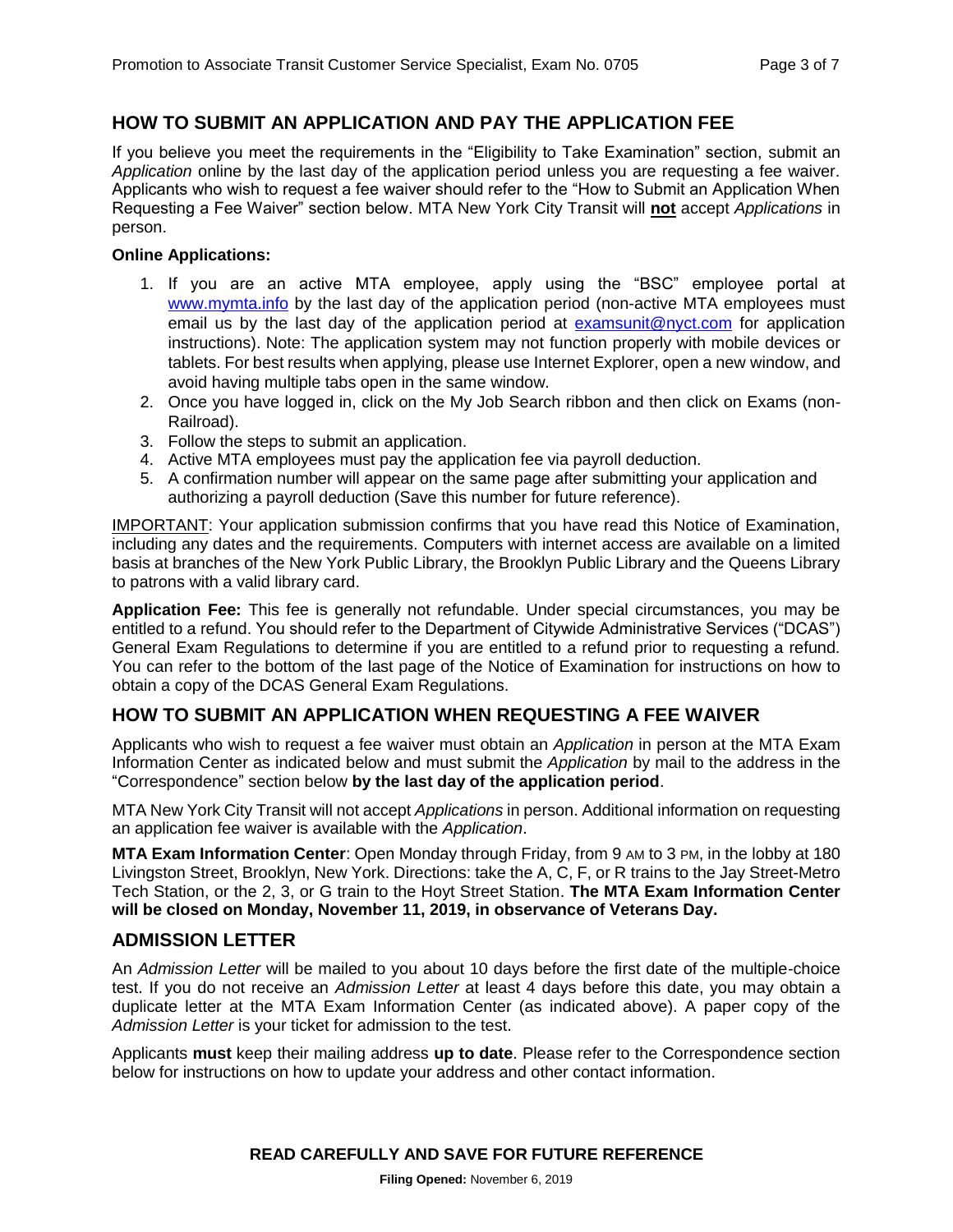#### **THE TEST**

You will be given a competitive multiple-choice test. A score of at least 70% is required to pass the competitive multiple-choice test.

You will be scheduled to take the test on one of the dates listed in the above "Test Date" box. You will be randomly assigned to a test date and location, and you cannot request that your scheduled test date or location be changed, unless you meet the conditions in the "Special Arrangements" section below.

Your score on the competitive multiple-choice test will determine 85% of your final score. Your seniority will determine the remaining 15%. You must pass the competitive multiple-choice test to have your seniority credited. Your seniority score will be 70 plus ½ point for each three months of completed, permanent continuous service with an agency under the jurisdiction of the Commissioner, Department of Citywide Administrative Services in competitive class titles. Your service will be credited through the first date of the competitive multiple-choice test, up to a maximum of 15 years. Time served prior to a break in service of more than one year will not be credited.

Veterans' or Disabled Veterans' Credit will be granted only to eligible passing candidates who request that they be applied. Veterans' or Disabled Veterans' Credit should be requested at the time of application, but **must** be requested before the date the eligible list is established. Claims for Veterans' or Disabled Veterans' Credit cannot be made once the eligible list is established.

The competitive multiple-choice test may include questions on the following abilities:

- **Written Comprehension –** Ability to understand written sentences and paragraphs. o Example: *Understanding a training manual's instructions.*
- **Written Expression –** Ability to use English words or sentences in writing so others will understand.
	- o Example: *Typing a customer's complaint into the appropriate database with good grammatical form.*
- **Problem Sensitivity –** Ability to tell when something is wrong or is likely to go wrong. It includes being able to identify the whole problem as well as the elements of the problem. o Example: *Identifying the effect of an employee's recurrent latenesses.*
- **Mathematical Reasoning –** Ability to understand and organize a problem and then to select a mathematical method or formula to solve the problem. It encompasses reasoning through mathematical problems to determine appropriate operations that can be performed to solve problems. It also includes the understanding or structuring of mathematical problems. The actual manipulation of numbers is not included in this ability.
	- o Example: *Determining which mathematical formula to use to calculate the degree to which an employee's call performance has improved month-to-month.*
- **Number Facility –** Involves the degree to which adding, subtracting, multiplying, and dividing can be done quickly and correctly. These can be steps in other operations such as finding percentages.
	- o Example: *Performing a calculation to determine the remaining balance on a MetroCard.*
- **Deductive Reasoning –** Ability to apply general rules to specific problems to come up with logical answers. It involves deciding if an answer make sense.
	- o Example: *Understanding and applying NYCT rules.*
- **Inductive Reasoning –** Ability to combine separate pieces of information, or specific answers to problems, to form general rules or conclusions.
	- o Example: *Understanding why customer service is important and forming appropriate conclusions about how to handle a dissatisfied customer.*

(Continued)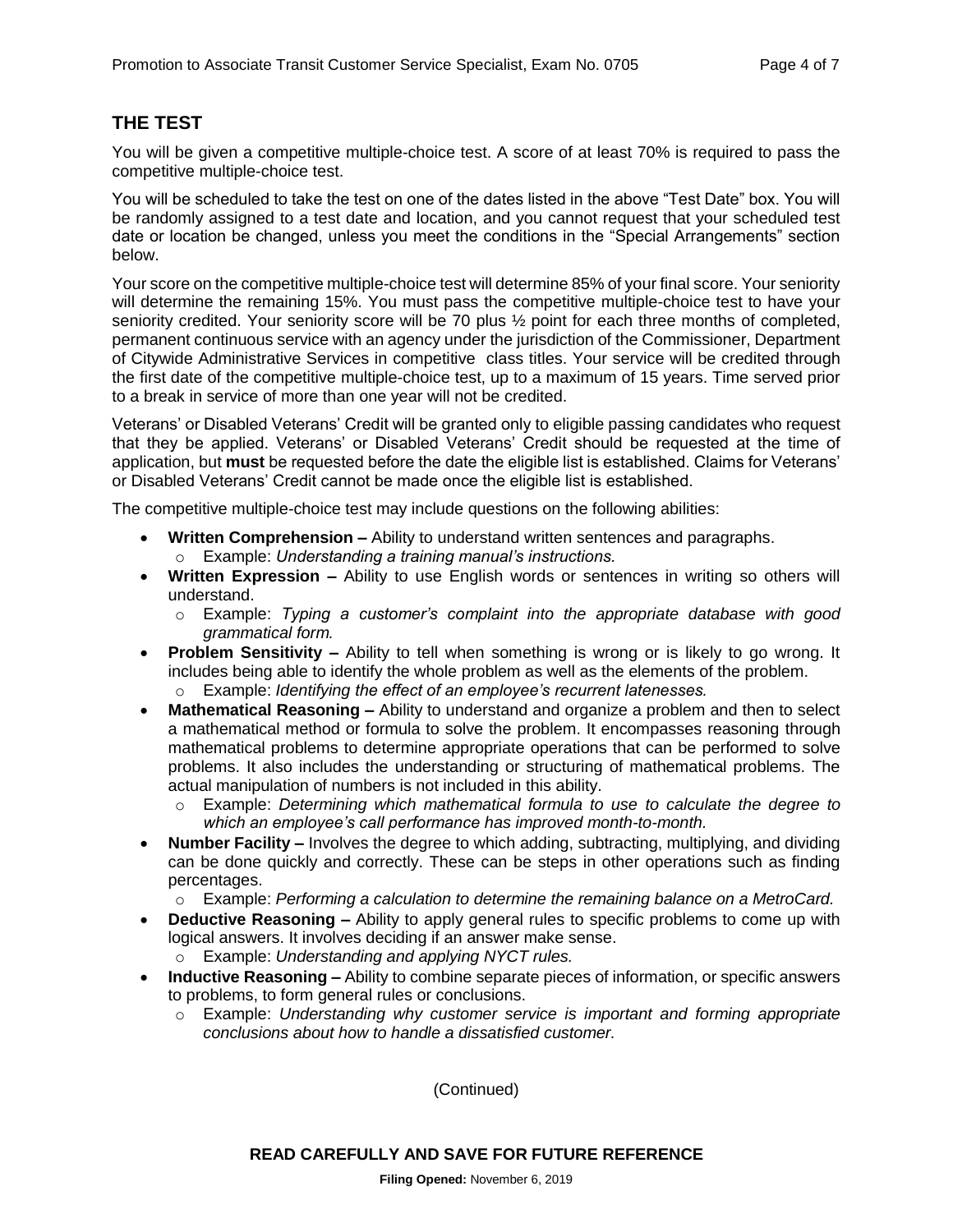# **THE TEST** (Continued)

- **Information Gathering –** Ability to follow correctly a rule or set of rules to arrange things or actions in a certain order. The rule or sets of rules used must be given. The things or actions to be put in order can include numbers, letters, words, pictures, procedures, sentences, and mathematical or logical operations.
	- o Example: *Following a step-by-step rule on how to update a weather advisory status line.*
- **Spatial Orientation –** Ability to tell where you are in relation to the location of some object or to tell where the object is in relation to you.
	- o Example: *Reading a map to train an employee on how to provide a customer with travel directions.*
- **Planning and Organizing –** Establishing a course of action for self and/or others to accomplish a specific goal; planning proper assignment of personnel and appropriate allocation of resources.
	- o Example: *Preparing a list of customer complaints in priority order.*
- **Delegation –** Utilizing subordinates effectively; allocating decision-making and other responsibilities to the appropriate subordinates.
	- o Example: *Assigning a new employee their weekly and daily call targets.*
- **Management Control –** Establishing procedures to monitor and/or regulate processes, tasks, or activities of subordinates and job activities and responsibilities; taking action to monitor the results of delegated assignments or projects.
	- o Example: *Conducting quality control test calls to ensure employees are providing excellent customer service.*
- **Development of Subordinates –** Developing the skills and competencies of subordinates through training and developmental activities related to current and future jobs.
	- o Example**:** *Training an employee on how to conduct peer training for new hires.*
- **Sensitivity –** Actions that indicate a consideration for the feelings and needs of others.
	- o Example: *Expressing empathy to a customer who reports losing an item on a subway platform.*
- **Analysis –** Identifying problems, securing relevant information, relating data from different sources and identifying possible causes of problems.
	- o Example: *Using a subway map and a timetable to assist a customer with travel directions.*
- **Judgement –** Developing alternative courses of action and making decisions based on logical assumptions that reflect factual information.
	- o Example: *Determining whether a MetroCard refund is appropriate in light of the customer's situation.*

#### **TEST ADMINISTRATION GUIDELINES**

**Warning:** You are not permitted to enter the test site with cellular phones, smart watches, beepers, pagers, cameras, portable media players, or other electronic devices. Calculators are permitted; however, they must be hand-held, battery or solar powered, numeric only. Calculators with functions **other than** addition, subtraction, multiplication and division **are prohibited**. Electronic devices with an alphabetic keyboard or with word processing or data recording capabilities such as planners, organizers, etc. are prohibited. If you use any of these devices in the building at any time before, during or after the test, you may **not** receive your test results, your test score may be nullified, and your application fee will **not** be refunded.

You may not have any other person, including children, present with you while you are being processed for or taking the test and no one may wait for you inside of the test site while you are taking the test.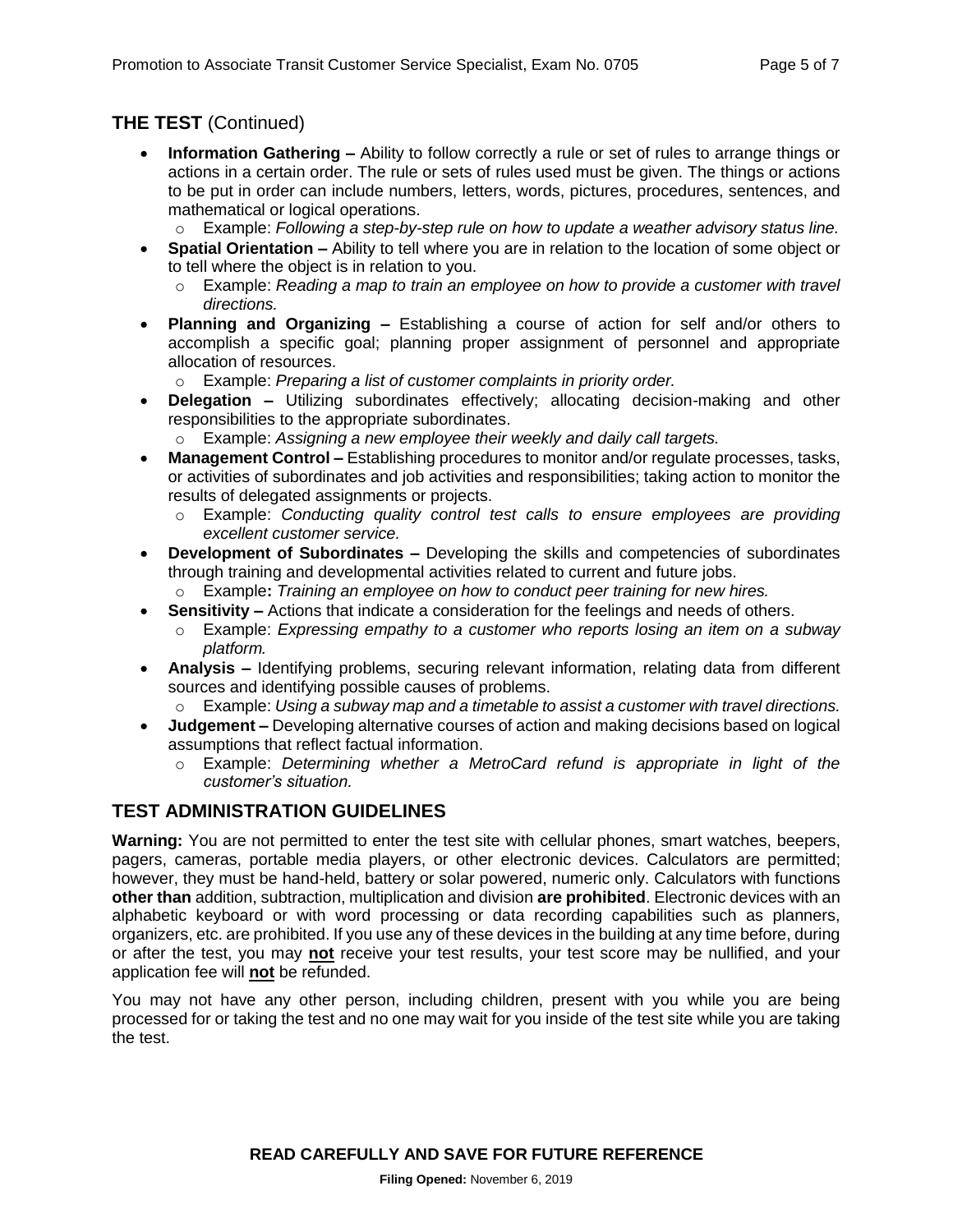# **TEST ADMINISTRATION GUIDELINES** (Continued)

**Leaving:** You must leave the test site once you finish the test. If you leave the test site after being fingerprinted but before finishing the test, you will not be permitted to re-enter. If you disregard this instruction and re-enter the test site, you may not receive your test results, your test score may be nullified, and your application fee will not be refunded.

**Proof of Identity:** You must present your MTA employee ID when you arrive to take the test.

#### **THE TEST RESULTS**

If you pass the competitive multiple-choice test and are marked eligible, your name will be placed in final score order on an eligible list and you will be given a list number. You will be notified by mail of your test results. If you meet all requirements and conditions, you will be considered for promotion when your name is reached on the eligible list.

#### **SPECIAL ARRANGEMENTS**

**Late Filing:** Consult with **your department's Human Resources representative** to determine the procedure for filing a late *Application* if you meet one of the following conditions:

- 1. You are absent from work for at least one-half of the application period and are unable to apply for reasons such as vacation, sick leave or military duty; or
- 2. You become eligible after the above application period, but on or before the first date of the multiple-choice test.

**Make-Up Test:** You may apply for a make-up test if you cannot take the test on the scheduled test date for any of the following reasons:

- 1. Compulsory attendance before a public body;
- 2. On-the-job injury or illness caused by municipal employment where you are an officer or employee of the City;
- 3. Absence from the test within one week after the death of a spouse, domestic partner, parent, sibling, child or child of a domestic partner where you are an officer or employee of the City;
- 4. Absence due to ordered military duty;
- 5. A clear error for which MTA New York City Transit is responsible; or
- 6. A temporary disability, pregnancy-related, or child-birth-related condition preventing you from taking the test.

To request a make-up test, mail your request with your documentation of special circumstances to the address found in the "Correspondence" section below within 60 days of your scheduled test date or make the request within 60 days of restoration to your position after performing ordered military duty.

**Special Test Accommodations:** If you plan to request special testing accommodations due to disability or an alternate test date due to your religious belief, follow the instructions included with your *Application* and mail your request to the address found in the "Correspondence" section below no later than 30 days prior to the scheduled test date.

#### **CORRESPONDENCE**

**Change of Contact Information:** You must keep your employee contact information (telephone number, mailing address and email address) current with **both MTA New York City Transit and the MTA Business Service Center (BSC).**

(Continued)